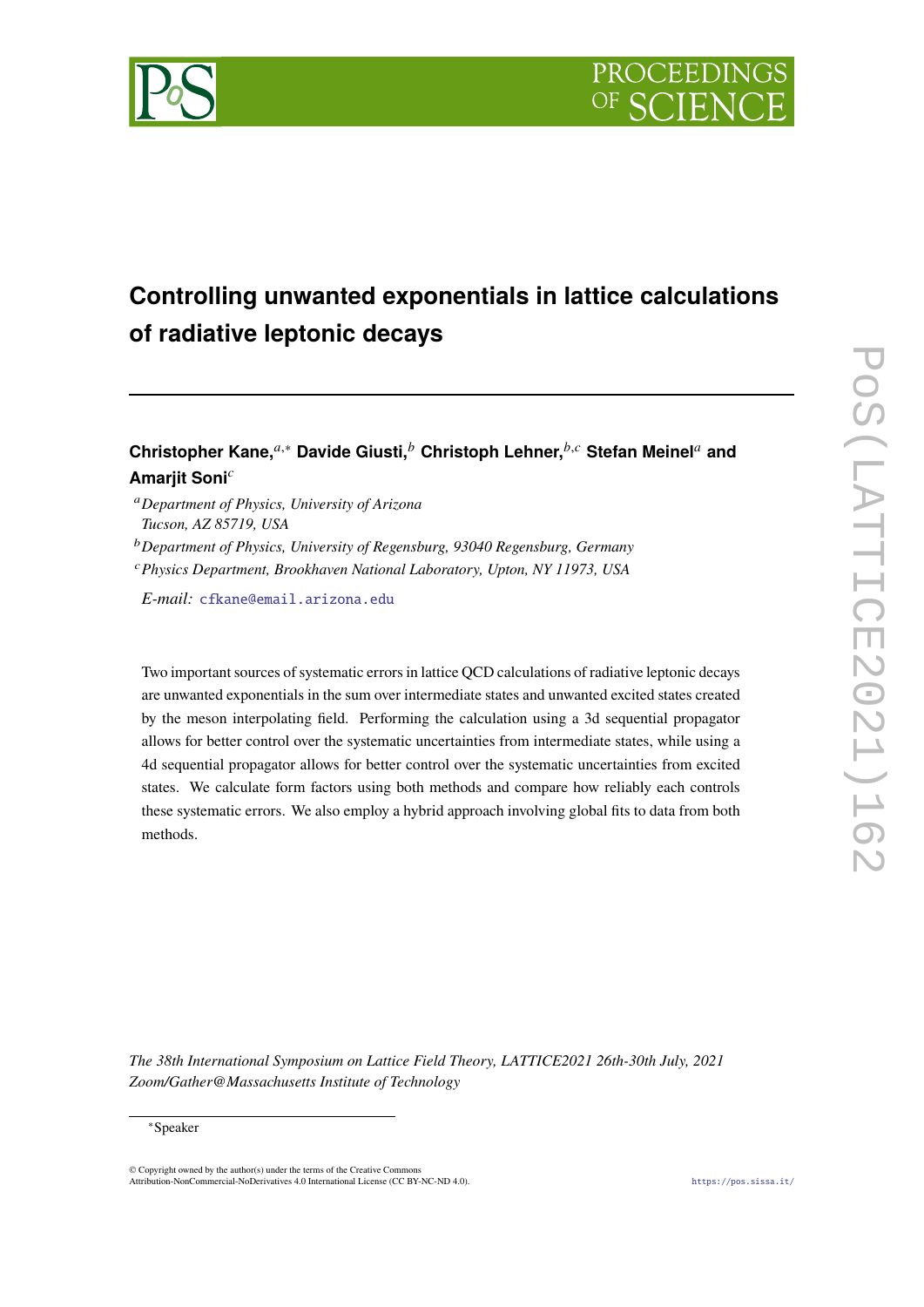#### **1. Introduction**

Radiative leptonic decays have been gaining interest in recent years [\[1](#page-8-0)[–19\]](#page-9-0). One important part of understanding these decay processes is a first principles calculation of the relevant hadronic form factors using lattice QCD. The calculation of the form factors requires calculating a non-local matrix element, that, on the lattice, can be calculated using two different methods, which we call the 3d-method and the 4d-method (see section [4\)](#page-3-0). At Lattice 2019 [\[20\]](#page-9-1), we presented calculations using the 3d-method in the rest frame of the initial-state pseudoscalar meson and fit the data to a constant where it had plateaued. Since then, a lattice calculation of radiative leptonic decays was published in [\[21\]](#page-9-2), where the authors use what we call the 4d-method. In their analysis, they fit the data to constants where it had plateaued.

In the following, we give an update on our work. To explore a wider range of photon energies, we performed new calculations using the 3d-method in the moving frame of the pseudoscalar and found that for some data fitting to a constant is not possible, and more complicated fits have to be implemented to remove unwanted exponentials. The focus of this work is to determine which method results in the best control of systematic uncertainties from these unwanted exponentials with the smallest statistical uncertainties. We present fit results for both 3d and 4d method data, as well as a hybrid approach where we perform global fits to both sets of data.

#### **2. Hadronic tensor and form factors**

The Minkowski space hadronic tensor for the decay process  $H \to \gamma \ell \nu$ , where H is a pseudoscalar meson, is defined as

$$
T_{\mu\nu} = -i \int d^4x \ e^{ip_{\gamma} \cdot x} \langle 0| \mathbf{T} \left( J_{\mu}^{\text{em}}(x) J_{\nu}^{\text{weak}}(0) \right) \left| H(\vec{\mathbf{p}}_H) \right\rangle. \tag{1}
$$

The electromagnetic current and weak current are given by  $J_{\mu}^{\text{em}} = \sum_{q} Q_q \bar{q} \gamma_{\mu} q$  and  $J_{\nu}^{\text{weak}} =$  $\bar{q}_1\gamma_v(1-\gamma_5)q_2$ . For real photons, i.e.  $p_\gamma^2 = 0$ , which we focus on in this work, the hadronic tensor can be decomposed as [\[7\]](#page-9-3)

$$
T_{\mu\nu} = \epsilon_{\mu\nu\tau\rho} p_{\gamma}^{\tau} v^{\rho} F_V + i \left[ -g_{\mu\nu} (v \cdot p_{\gamma}) + v_{\mu} (p_{\gamma})_{\nu} \right] F_A - i \frac{v_{\mu} v_{\nu}}{(v \cdot p_{\gamma})} m_H f_H + (p_{\gamma})_{\mu}
$$
-terms, (2)

where  $p_{\overline{B}}^{\mu}$  $_{H}^{\mu}$  =  $m_H v^{\mu}$ . The  $(p_{\gamma})_{\mu}$ -terms are proportional to the photon momentum and are zero when contracted with the photon polarization vector. The vector form factor  $F_V$  and axial form factor  $F_A$  are functions of the photon energy as seen in the rest frame of the pseudoscalar meson, given by  $E_{\gamma}^{(0)} = v \cdot p_{\gamma}$ . We define  $x_{\gamma} = 2E_{\gamma}^{(0)}/m_H$ , which, for physically allowed values of  $E_{\gamma}^{(0)}$ , takes on values  $0 < x_{\gamma} \le 1$ . The axial form factor is composed of a point-like contribution, where the photon does not probe the internal structure of the initial state pseudoscalar meson, and a structuredependent contribution. The point-like contribution is given by  $(-Q_t \frac{f_H}{R})$  $\frac{f_H}{E_{\gamma}^{(0)}}$ ) where  $Q_{\ell}$  is the charge of the lepton in the final state, and  $f_H$  is the pseudoscalar decay constant. The structure-dependent part of the axial form factor is given by  $F_{A,SD} = F_A - (-Q_t) \frac{f_H}{r^{(0)}}$  $\frac{JH}{E_{\gamma}^{(0)}}$ ). At large photon energies, the decay amplitude depends only on  $F_V$  and  $F_{A,SD}$  [\[7\]](#page-9-3).

In the next section, we show how to extract the hadronic tensor using a Euclidean three-point function. To do so, we need to look at the spectral decomposition for both the  $t_{em}$  < 0 and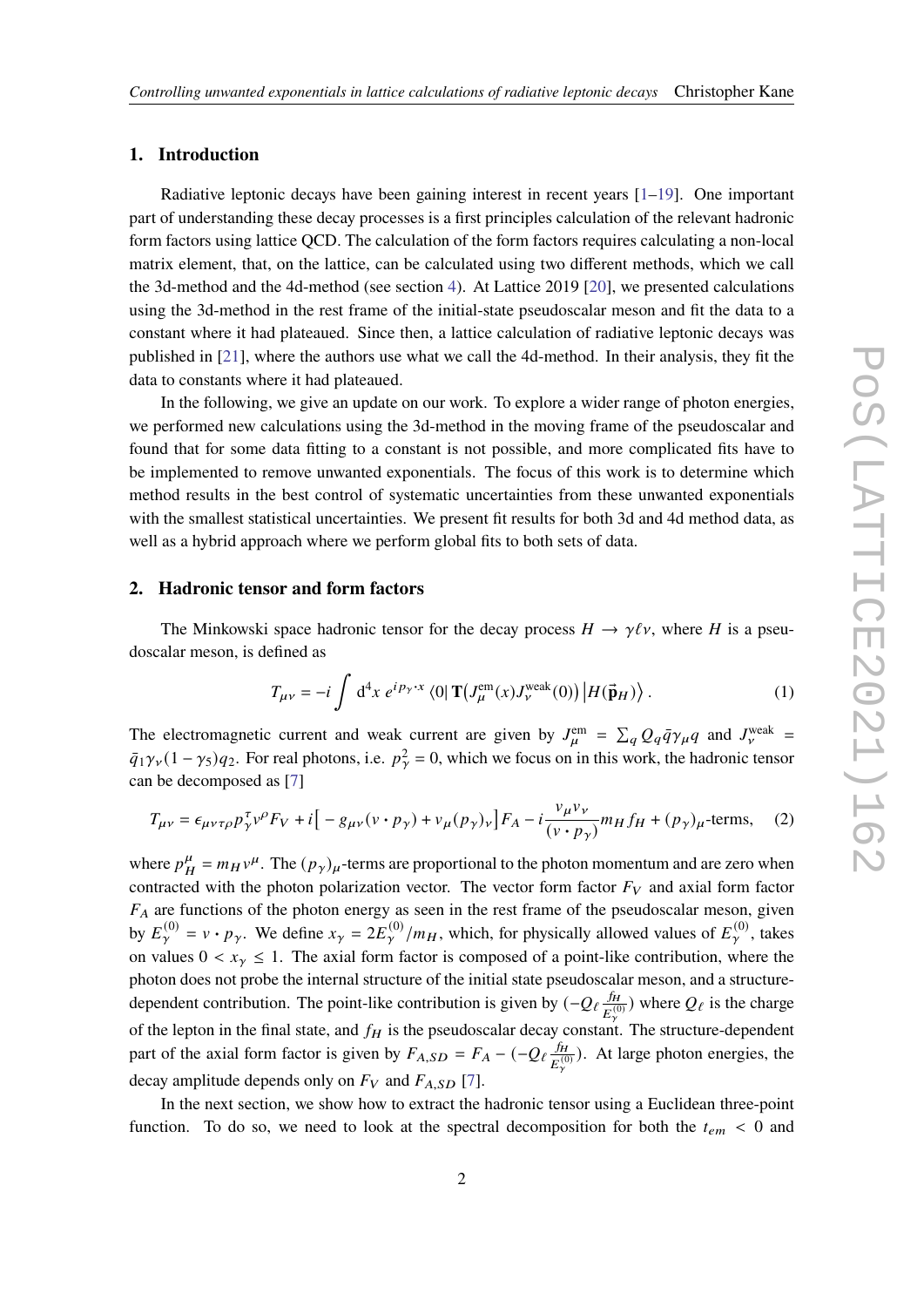$t_{em} > 0$  time orderings of  $T_{\mu\nu}$ . After inserting a complete set of energy/momentum eigenstates and performing time integrals we find

$$
T_{\mu\nu}^{\leq} = -i \int_{-\infty(1-i\epsilon)}^{0} dt_{em} \int d^{3}x \ e^{-ip_{\gamma} \cdot x} \langle 0 | J_{\nu}^{\text{weak}}(0) J_{\mu}^{\text{em}}(t_{em}, \vec{x}) | H(\vec{p}_{H}) \rangle
$$
  

$$
= -\sum_{n} \frac{\langle 0 | J_{\nu}^{\text{weak}}(0) | n(\vec{p}_{H} - \vec{p}_{\gamma}) \rangle \langle n(\vec{p}_{H} - \vec{p}_{\gamma}) | J_{\mu}^{\text{em}}(0) | H(\vec{p}_{H}) \rangle}{2E_{n, \vec{p}_{H} - \vec{p}_{\gamma}}(E_{\gamma} + E_{n, \vec{p}_{H} - \vec{p}_{\gamma}} - E_{H, \vec{p}_{H} - i\epsilon)}, \qquad (3)
$$

and

$$
T_{\mu\nu}^{\geq} = -i \int_0^{\infty (1 - i\epsilon)} dt_{em} \int d^3x \ e^{-i p_{\gamma} \cdot x} \langle 0 | J_{\mu}^{em}(t_{em}, \vec{x}) J_{\nu}^{weak}(0) | H(\vec{p}_H) \rangle
$$
  
= 
$$
- \sum_m \frac{\langle 0 | J_{\mu}^{em}(0) | m(\vec{p}_{\gamma}) \rangle \langle m(\vec{p}_{\gamma}) | J_{\nu}^{weak}(0) | H(\vec{p}_H) \rangle}{2E_{m,\vec{p}_{\gamma}}(E_{\gamma} - E_{m,\vec{p}_{\gamma}} - i\epsilon)},
$$
(4)

where in infinite volume, the sums over  $n$  and  $m$  include integrals over the continuous spectrum of multi-particle states.

#### **3. Extracting the hadronic tensor from a Euclidean three-point function**

The Euclidean-time three-point function we will use to extract  $T_{\mu\nu}$  is given by

<span id="page-2-0"></span>
$$
C_{3,\mu\nu}(t_{em},t_H) = \int d^3x \int d^3y \ e^{-i\vec{\mathbf{p}}_y \cdot \vec{\mathbf{x}}} e^{i\vec{\mathbf{p}}_H \cdot \vec{\mathbf{y}}} \langle J_{\mu}^{\text{em}}(t_{em}, \vec{\mathbf{x}}) J_{\nu}^{\text{weak}}(0) \phi_H^{\dagger}(t_H, \vec{\mathbf{y}}) \rangle, \tag{5}
$$

where  $\phi_{H}^{\dagger} = -\bar{q}_2 \gamma_5 q_1$  is our meson interpolating field. We omit the momentum arguments for brevity. Additionally, we define the time-integrated correlation functions for each time ordering,

$$
I_{\mu\nu}^{<}(t_{H},T) = \int_{-T}^{0} dt_{em} e^{E_{\gamma}t_{em}} C_{3,\mu\nu}(t_{em},t_{H}), \quad I_{\mu\nu}^{>}(t_{H},T) = \int_{0}^{T} dt_{em} e^{E_{\gamma}t_{em}} C_{3,\mu\nu}(t_{em},t_{H}), \tag{6}
$$

for a finite integration range  $T$ . Inserting complete sets of energy/momentum eigenstates in our three-point correlation function and performing the Euclidean time integrals we find,

$$
I_{\mu\nu}^{<}(t_{H},T) = \sum_{l,n} \frac{\langle 0|J_{\nu}^{\text{weak}}(0) |n(\vec{\mathbf{p}}_{H} - \vec{\mathbf{p}}_{\gamma}) \rangle \langle n(\vec{\mathbf{p}}_{H} - \vec{\mathbf{p}}_{\gamma}) |J_{\mu}^{\text{em}}(0) |l(\vec{\mathbf{p}}_{H}) \rangle \langle l(\vec{\mathbf{p}}_{H}) | \phi_{H}^{\dagger}(0) |0 \rangle}{2E_{n,\vec{\mathbf{p}}_{H} - \vec{\mathbf{p}}_{\gamma}} 2E_{l,\vec{\mathbf{p}}_{H}}(E_{\gamma} + E_{n,\vec{\mathbf{p}}_{H} - \vec{\mathbf{p}}_{\gamma}} - E_{l,\vec{\mathbf{p}}_{H}})} \times e^{E_{l,\vec{\mathbf{p}}_{H}t_{H}} \left[ 1 - e^{-(E_{\gamma} - E_{l,\vec{\mathbf{p}}_{H} + E_{n,\vec{\mathbf{p}}_{H} - \vec{\mathbf{p}}_{\gamma}})T} \right],}
$$
\n
$$
I_{\mu\nu}^{>}(t_{H},T) = \sum_{l,m} \frac{\langle 0|J_{\mu}^{\text{em}}(0) |m(\vec{\mathbf{p}}_{\gamma}) \rangle \langle m(\vec{\mathbf{p}}_{\gamma}) | J_{\nu}^{\text{weak}}(0) |l(\vec{\mathbf{p}}_{H}) \rangle \langle l(\vec{\mathbf{p}}_{H}) | \phi_{H}^{\dagger}(0) |0 \rangle}{2E_{m,\vec{\mathbf{p}}_{\gamma}} 2E_{l,\vec{\mathbf{p}}_{H}}(E_{\gamma} - E_{m,\vec{\mathbf{p}}_{\gamma}})} \times e^{E_{l,\vec{\mathbf{p}}_{H}t_{H}} \left[ e^{(E_{\gamma} - E_{m,\vec{\mathbf{p}}_{\gamma}})T} - 1 \right].}
$$
\n(8)

Taking the limit  $t_H \to -\infty$  removes excited state contamination from the interpolating field  $\phi_H^{\dagger}$ . We see that the time-integrated correlation function contains the sum over all desired intermediate states, but because of the finite integration range  $T$ , each state comes with an unwanted exponential.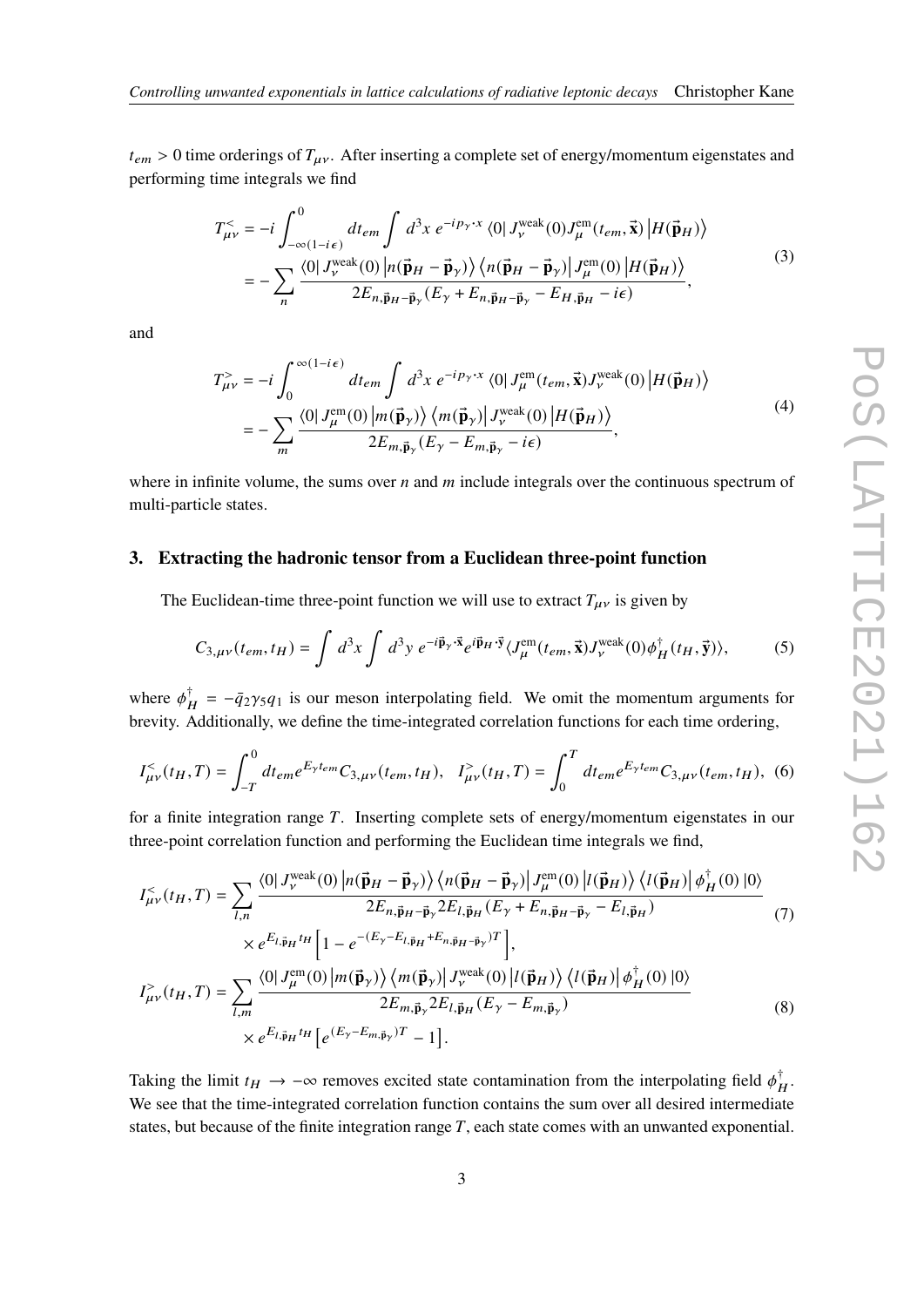In [\[20\]](#page-9-1) we argued that as long as  $|\vec{\mathbf{p}}_{\gamma}| > 0$ , the unwanted exponentials for both time orderings decay as we increase the integration range  $T$  and thus we have the final relation

$$
T_{\mu\nu} = -\lim_{T \to \infty} \lim_{t_H \to -\infty} \frac{2E_H(\vec{\mathbf{p}}_H)e^{-E_H(\vec{\mathbf{p}}_H)t_H}}{\langle H(\vec{\mathbf{p}}_H)| \phi_H^{\dagger}(0)|0\rangle} I_{\mu\nu}(t_H, T), \tag{9}
$$

where  $I_{\mu\nu}(t_H, T) = I_{\mu\nu}^<(t_H, T) + I_{\mu\nu}^>(t_H, T)$ . It will be useful for our discussion in section [6](#page-4-0) to introduce the notation  $I_{\mu\nu}(t_H, T) = I_{\mu\nu}^A(t_H, T) + I_{\mu\nu}^V(t_H, T)$ , where  $I_{\mu\nu}^A(t_H, T)$  and  $I_{\mu\nu}^V(t_H, T)$  are the weak axial-vector and vector current components of  $I_{\mu\nu}(t_H, T)$ , respectively.

#### <span id="page-3-0"></span>**4. Sequential propagators**

We consider two different methods of calculating  $I_{\mu\nu}(t_H, T)$  on the lattice, which are depicted in figure [1.](#page-3-1) The first, which we call the 3d method, uses a 3d (timeslice) sequential propagator through the interpolating field. Using the 3d method, for a fixed value of  $t_H$  we calculate the three-point correlation function in equation [\(5\)](#page-2-0) and get all values of  $t_{em}$  for free. The time integral over  $t_{em}$  is performed offline in the analysis stage. The other method, which we call the 4d method, uses a 4d sequential propagator through the EM current which is not fixed to a single timeslice. The key difference is that using the 4d method, for a fixed value of integration range T, the time integral *over*  $t_{em}$  is performed directly on the lattice, such that we get all values of  $t_H$  for free. We see that the 3d method is particularly suited to control unwanted exponentials from finite integration range T, while the 4d method is particularly suited to control unwanted exponentials from excited states created by the interpolating field. In [\[20\]](#page-9-1), we used the 3d method and performed fits to a constant where the data plateaued in  $t_H$  and T. The results in [\[21\]](#page-9-2) were calculated using the 4d method and integrated over the entire time extent of the lattice, i.e.  $T = N_T/2$ .

In this work, we performed calculations using the 3d method for multiple values of  $t_H$  and the 4d method for multiple values of  $T$ .

<span id="page-3-1"></span>

**Figure 1:** The left (right) figure is a schematic drawing of the 3d (4d) methods. For both methods, the initial noise source is located at the weak current time. The sequential propagator is shown in green (orange) and the sequential source is circled in green (orange).

#### **5. Lattice parameters**

We perform calculations on two RBC/UKQCD ensembles, namely the "24I" ensemble [\[22\]](#page-9-4) and a  $32<sup>3</sup> \times 64$  ensemble with identical properties as the "241", but with a larger spatial volume. Both ensembles were generated using the Iwasaki gauge action, 2+1 flavors of domain-wall fermions with  $N_5 = 16$  sites in the fifth dimension,  $\beta = 2.13$ ,  $am_{u,d} = 0.005$ ,  $am_s^{\text{sea}} = 0.04$ , and have  $a^{-1}$  = 1.785(5) GeV. For the light and strange quarks we use the same domain-wall action as the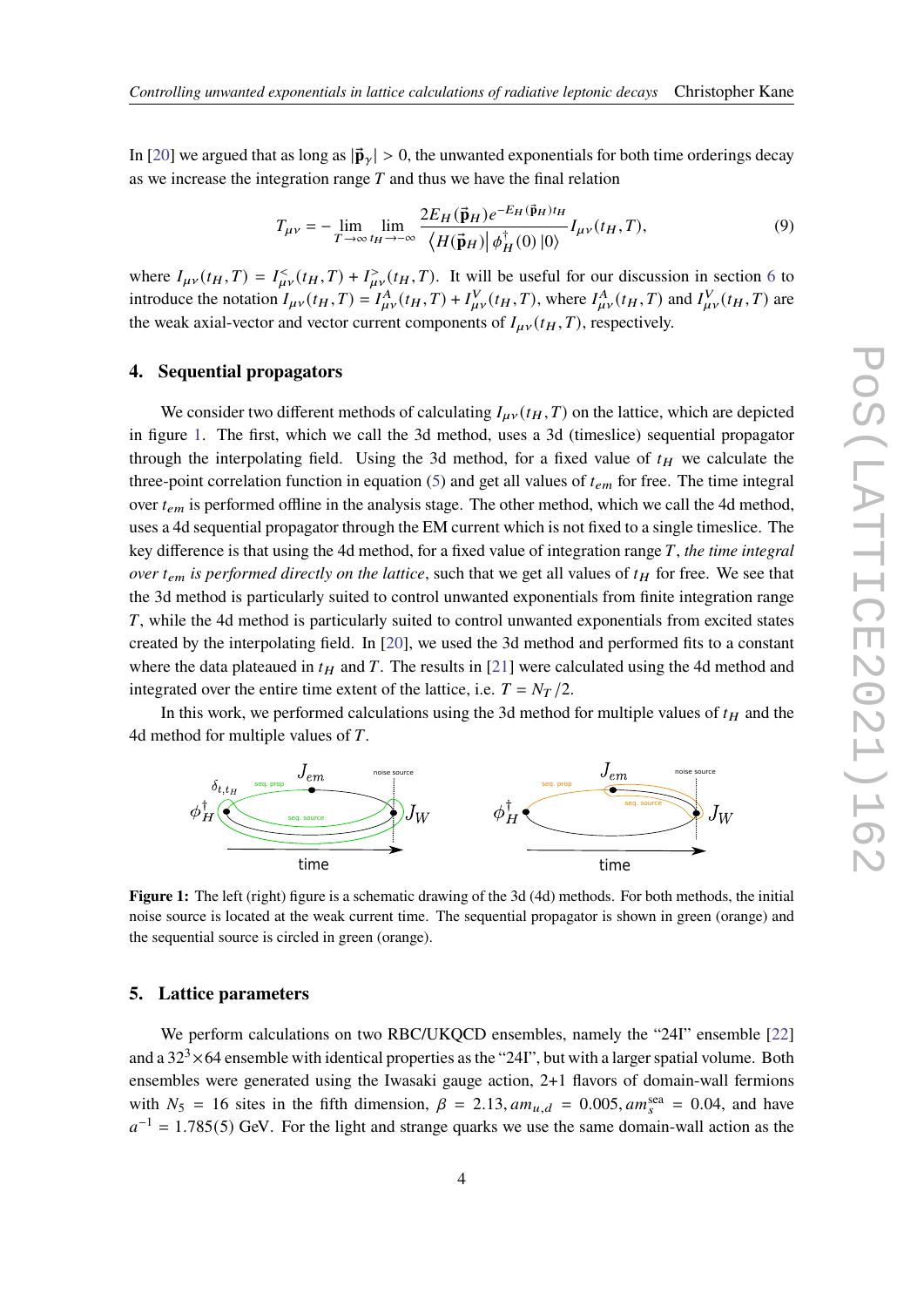sea quarks in [\[22\]](#page-9-4), except that for the strange quark we use the physical mass of  $am_s^{\text{val}} = 0.0323$ rather than the sea mass. We implement the valence charm quark using a Möbius domain-wall action with stout-smeared gauge links (N=3,  $\rho = 0.1$ ),  $L_5/a = 12$ ,  $aM_5 = 1.0$ ,  $am_f = 0.6$  [\[23\]](#page-9-5), which approximately corresponds to the physical charm-quark mass. Disconnected diagrams are currently neglected. In our calculation, we use all-mode averaging [\[24\]](#page-9-6) with 1 exact and 16 sloppy samples per configuration, where the sloppy samples correspond to 16 different starting time slices for the noise source. We also use local currents with "mostly non-perturbative" renormalization. For all 3d-method data we performed calculations for three values of source-sink separation  $-t_H/a =$ {6, 9, 12}. For all 4d-method data we performed calculations for three values of integration range  $T/a = \{6, 9, 12\}$ . Further details of the calculation are shown in Table [1.](#page-4-1)

<span id="page-4-1"></span>

|         | Meson $N_s^3 \times N_t$   $N_{\text{cfg}}$ |    | Method |                                  |                                                             |
|---------|---------------------------------------------|----|--------|----------------------------------|-------------------------------------------------------------|
| K       | $32^3 \times 64$                            | 20 | 3d     | $p_{K,z} = 2\pi/L\{1,2\}$        | $p_{\gamma,z} = 2\pi/L\{1\}$                                |
|         | $32^3 \times 64$                            | 20 | 4d     | $p_{K,z} = 2\pi/L\{1,2\}$        | $p_{\gamma,z} = 2\pi/L\{1\}$                                |
| $D_{s}$ | $24^3 \times 64$                            | 25 | 3d     | $ \vec{\mathbf{p}}_{D_s} =0$     | $ \vec{\mathbf{p}}_{\gamma} ^2 = (2\pi/L)^2 \{1, 2, 3, 4\}$ |
| $D_{s}$ | $24^3 \times 64$                            | 25 | 4d     | $p_{D_s,z} = 2\pi/L\{-1,0,1,2\}$ | $p_{\gamma,z} = (2\pi/L)\{1\}$                              |

**Table 1:** The number of configurations, methods, and momenta for which we performed calculations. When only the z-component of the momentum is listed, the other momentum components are zero.

#### <span id="page-4-0"></span>**6. Fit Method**

In this section we describe our fit method used to remove unwanted exponentials from the form factors. We begin by considering, in continuum QCD, the quantum numbers of the states that contribute to the sum over states in the spectral decompositions of  $I_{\mu\nu}^<(t_H, T)$  and  $I_{\mu\nu}^>(t_H, T)$ . For  $t_{em}$  < 0, the states must have the same quark-flavor quantum numbers as the initial pseudoscalar meson. Additionally, parity constrains the possible  $J^P$  quantum numbers that contribute. The  $J^P$  quantum numbers of the states  $|n(\vec{p}_H - \vec{p}_\gamma)\rangle$  that contribute to the sum over states in the spectral decomposition of  $I_{\mu\nu}^{<,A}$  are  $J^P = \{0^-, 1^+, 2^+, \dots\}$  (on the lattice, the states are in irreducible representations of the associated little group of the cubic group, which mixes angular momentum quantum numbers). The lowest-energy state with these quantum numbers is the pseudoscalar meson itself. For  $I_{\mu\nu}^{<,V}$ , the states  $|n(\vec{\mathbf{p}}_H - \vec{\mathbf{p}}_\gamma)\rangle$  that contribute to the sum over all states have  $J^P = \{0^+, 1^-, 2^+, \dots\}$ . The lowest energy state with these quantum numbers is the vector meson  $(H^*)$  associated with our pseudoscalar meson, e.g. for  $H = K$  it would be a  $(K^*)$ -like state. We calculate the energies of both the H and  $H^*$ by fitting the associated two-point function to a single exponential and use the result of the fit as a Gaussian prior in the form factor fits, where the central value of the fit result is the prior value and the uncertainty of the fit result is the prior width. We use the continuum relativistic dispersion relation to calculate energies at non-zero momentum for the K and K<sup>\*</sup> mesons. For the  $D_s$  and  $D_s^*$  we calculate non-zero momentum energies directly from the two-point correlation function projected to definite momentum. For  $t_{em} > 0$ , the states are flavorless and we leave their energies as fit parameters. Considering parity, the quantum numbers of the states  $|m(\vec{p}_\gamma)\rangle$  that contribute to the sum over states in  $I_{\mu\nu}^{>,A}(t_H, T)$  and  $I_{\mu\nu}^{>,V}(t_H, T)$  are  $J^P = \{0^+, 1^-, 2^+, \ldots\}$  and  $J^P = \{1^-, 2^+, \ldots\}$ , respectively.

From this we also learn that, for a given time ordering, the same states contribute to all  $\mu$ ,  $\nu$ components of  $I_{\mu\nu}^A(t_H, T)$ , and similarly for  $I_{\mu\nu}^V(t_H, T)$ . So, while the matrix elements multiplying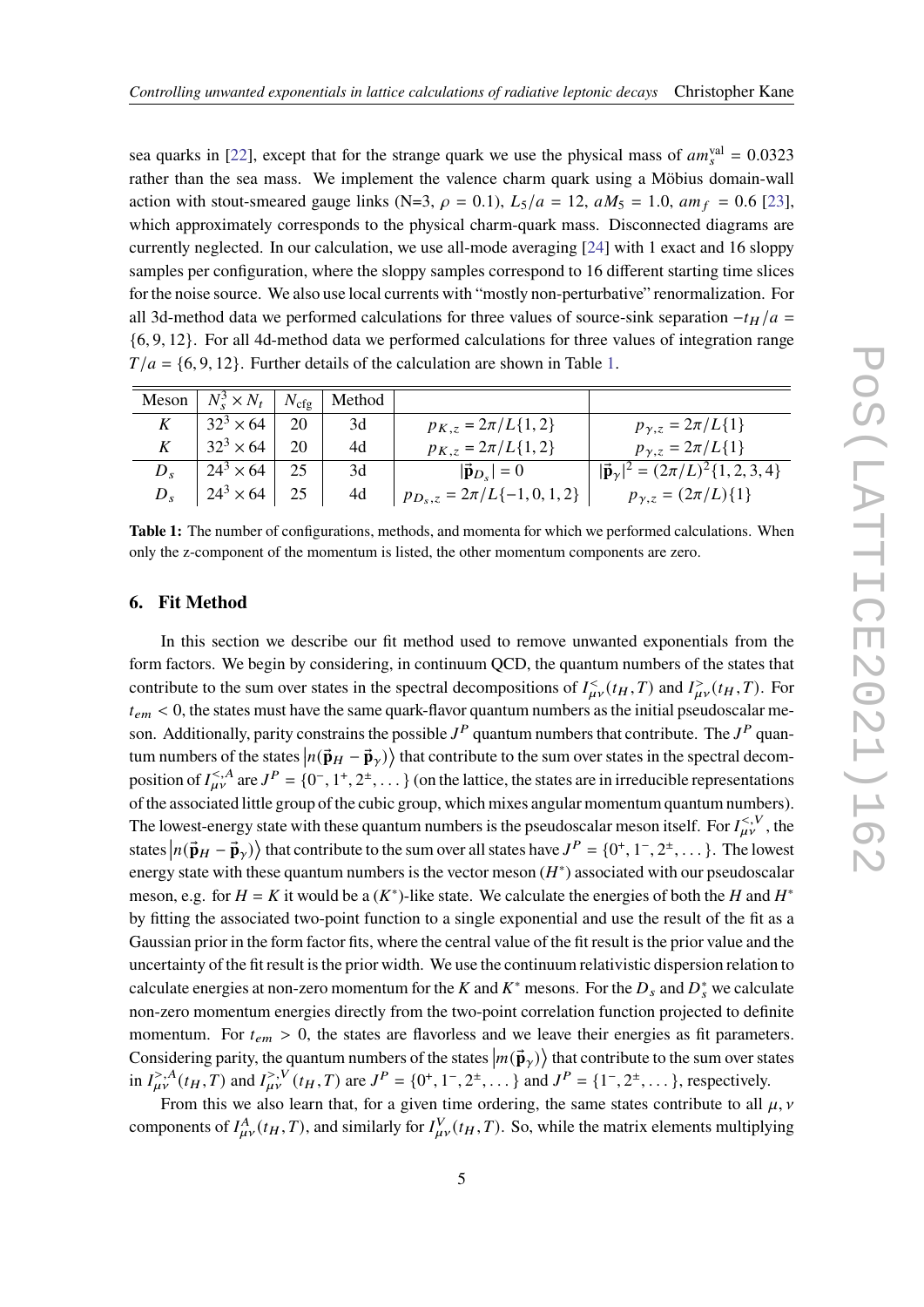the unwanted exponentials will in general be different for different  $\mu$ ,  $\nu$ , the energies appearing in the unwanted exponentials will be the same. Because only  $I_{\mu\nu}^{A}$  contributes to  $F_A$ ,  $F_{A,SD}$ ,  $f_H$  and only  $I_{\mu\nu}^V$  contributes to  $F_V$ , we can fit the form factors directly without mixing unwanted exponentials. We choose to fit the form factors instead of  $I_{\mu\nu}$  for two reasons. First, fitting the form factors requires fewer total fit parameters which helps stabilize the fits. Second, imagine the scenario where taking linear combinations of  $I_{\mu\nu}(t_H, T)$  results in cancellations which reveal features in the form factors that  $I_{\mu\nu}(t_H, T)$  is not sensitive to. If we fit  $I_{\mu\nu}(t_H, T)$  first, these features could be missed by the fit and propagate as a source of systematic uncertainties to the form factors. Fitting the form factors directly removes this possibility.

To help constrain the energy gap between the first excited state and ground created by the interpolating field,  $\Delta E$ , we first perform two-exponential fits to the pseudoscalar two-point function and use the fit result for  $\Delta E$  as a Gaussian prior in the form factor fits. We extract  $F_V$ ,  $F_A$  and  $f_H$ from the time-integrated correlation function. Using the extracted values of  $F_A$  and  $f_H$ , we then calculate the structure dependent axial form factor by  $F_{A,SD} = F_A - (-Q_I \frac{f_H}{R})$  $\frac{JH}{E_{\gamma}^{(0)}}$ ). To take advantage of the fact that data on a given ensemble will have common energies appearing in the unwanted exponentials that come with the intermediate states, as well as the excited state energy gap from the interpolating field, we perform simultaneous fits to all data calculated on a given ensemble.

We are fitting our data as a function of integration range, and so each successive value of  $T$ is directly dependent on smaller values of  $T$ . These large correlations lead to small eigenvalues in the correlation matrix, making correlated fits to this data unstable. This, combined with the fact that our global fits have up to  $O(100)$  fit parameters, means that performing correlated fits is not possible. We therefore perform uncorrelated fits and calculate the central values and statistical uncertainties using jackknife. Before performing the global fits, we first determine stable fit ranges for each form factor at a given momentum on a given ensemble. The stable fit ranges for the 3d method are chosen by performing simultaneous fits to all  $t_H$  while looking for stability in the  $T$  fit range. For the 4d method we perform simultaneous fits to all values of  $T$  looking for stability in the  $t_H$  fit range. The chosen stable fit ranges are then used in the global fits. The fit form for the

<span id="page-5-0"></span>

**Figure 2:** Left:  $F_{A, SD}^{\lt}$  calculated using the 3d method as a function of fit range  $(T_{min}, T_{max} + t_K)/a$ . The red point is the chosen stable fit range and the result of the global fit to all 3d method data. Fit ranges where  $-t_K/a = 6$  has no data points means it was left out of the fit. Right:  $F_A$  calculated using the 4d method as a function of fit range  $(t_{K,\min}, t_{K,\max})/a$ . Both were calculated with  $\vec{\mathbf{p}}_K = \frac{2\pi}{L}(0,0,1)$ ,  $\vec{\mathbf{p}}_Y = \frac{2\pi}{L}(0,0,1)$ .

3d method data includes one exponential to account for the unwanted exponential that comes with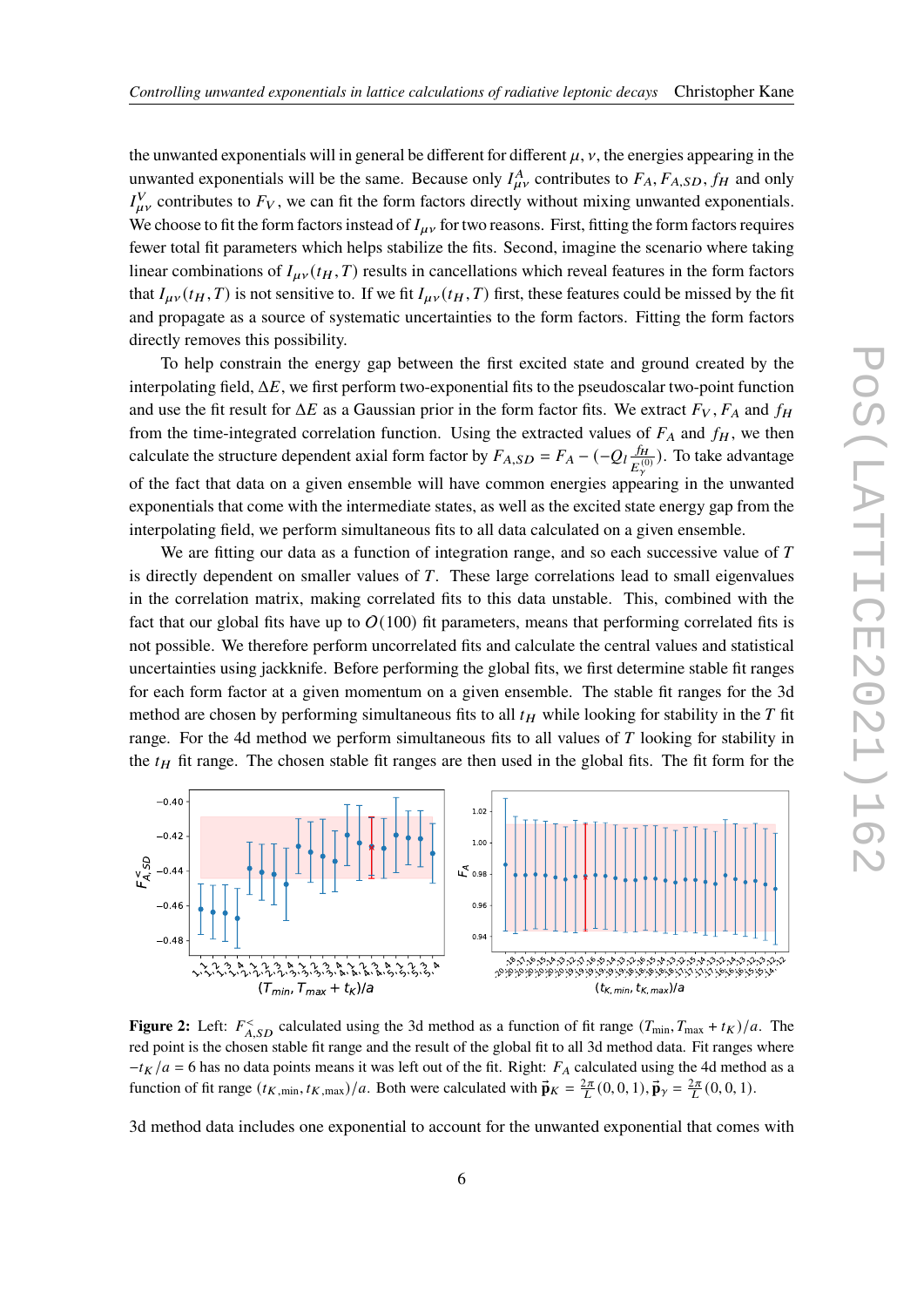<span id="page-6-2"></span>

**Figure 3:** Left:  $F_{A,SD}^{\lt}(t_K, T)$  calculated using the 3d method as a function of T for three values of  $t_K$ . The green band is the one sigma fit result for  $-t_K/a = 12$  and the vertical dotted lines indicate the fit range. The red band is the one sigma extrapolated value of  $F_{A,SD}^<$ . Right:  $F_A(t_K, T)$  calculated using the 4d method as a function of  $t_K$  for three values of T. The vertical dashed lines indicate the fit range, and the green band is the one sigma fit result for  $T/a = 12$ . The red band is the one sigma fit result for  $F_A$ . Both were calculated with  $\vec{\mathbf{p}}_K = \frac{2\pi}{L}(0, 0, 1), \vec{\mathbf{p}}_{\gamma} = \frac{2\pi}{L}(0, 0, 1).$ 

the lowest-energy intermediate state, and one exponential to account for the unwanted exponential from the lowest energy excited state created by the interpolating field. The fit form for the  $t_{em}$  < 0 and  $t_{em} > 0$  time orderings for a variable  $F = F_V$ ,  $F_{A,SD}$ ,  $F_A$ ,  $f_H$  are given by

$$
F^{<}(t_{H}, T) = F^{<} + B_{F}^{<}(1 + B_{F, \text{exc}}^{<} e^{\Delta E(T + t_{H})})e^{-(E_{\gamma} - E_{H} + E^{<})T} + C_{F}^{<} e^{\Delta E t_{H}}, \tag{10}
$$

$$
F^{>}(t_{H}, T) = F^{>} + B_{F}^{>}(1 + B_{F, \text{exc}}^{<} e^{\Delta E t_{H}}) e^{(E_{\gamma} - E^{>})T} + C_{F}^{>} e^{\Delta E t_{H}}.
$$
\n(11)

Notice that for  $t_{em}$  < 0, for finite  $t_H$ , one must be careful to not integrate all the way back to the interpolating field, i.e.  $T < -t_H$ . For  $t_{em} < 0$ , the stability checks are done by looking at the minimum fit range and the distance from the interpolating field. For  $t_{em} > 0$  we only need to look for stability in the minimum fit range. The 4d data is a sum of both time orderings and the general fit form would be a sum of those in equations [\(10\)](#page-6-0) and [\(11\)](#page-6-1). However, we perform fits to regions where the data has plateaued in  $t_H$ , leading to the following fit form

<span id="page-6-1"></span><span id="page-6-0"></span>
$$
F(T) = F + B_F^{\lt} e^{-(E_\gamma - E_H + E^{\lt} )T} + B_F^{\gt} e^{(E_\gamma - E^{\gt})T}.
$$
\n(12)

Even though the energy  $E^{\texttt{<}$  is constrained from the two-point correlation function, because we only have three values of  $T$ , the fits to 4d data are not stable. To stabilize the fits we put a broad Gaussian prior on the parameter  $E^>$ . For the Kaon, the prior is centered at the  $\rho$  meson mass with a width of 150 MeV, and for the  $D_s$ , the prior is centered at the  $\phi$  meson mass with a width of 200 MeV. Figure [2](#page-5-0) shows example Kaon stability fit plots for the 3d and 4d method fits. We find that, in general, the global fit does not significantly reduce the statistical errors. Figure [3](#page-6-2) shows an example of the global fit function on top of the Kaon data for the 3d and 4d method. Note that all uncertainties in the plots are purely statistical.

#### **7. Global fit results**

The top plots in figure [4](#page-7-0) show the  $K^- \to \ell^- \bar{\nu} \gamma$  form factors  $F_V$  and  $F_{A,SD}$  as a function of  $x_{\gamma}$ calculated using 3d method data, 4d method data, and a combined analysis to both sets of data. First,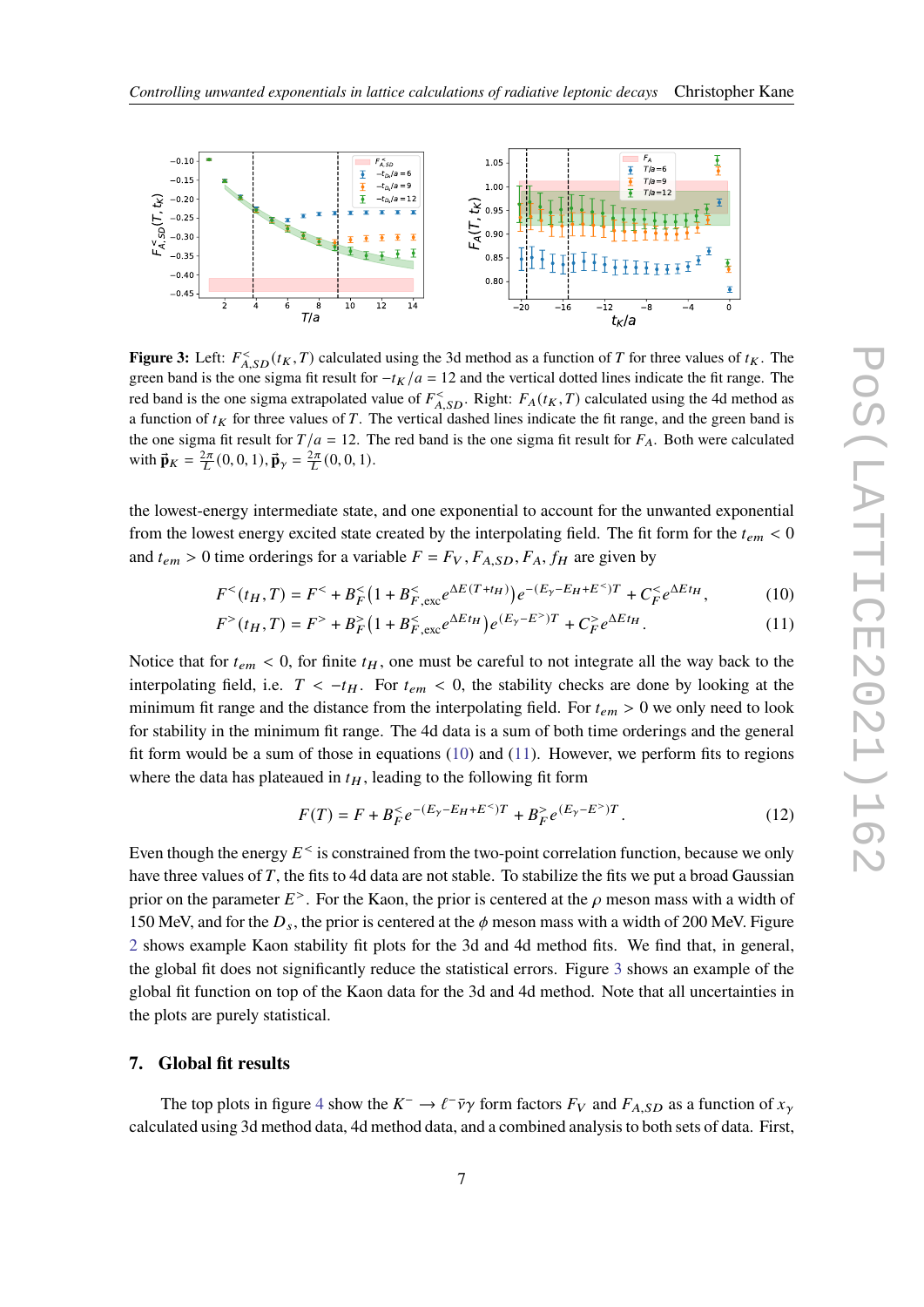we notice that the error bars are significantly larger for the 4d method fits compared to the 3d method fits. This is likely because the 4d method cannot resolve the sum of the unwanted exponentials of the separate time orderings. The combined analysis using both 3d and 4d method data allows us to remove the prior on the  $E^>$  parameter that was necessary to stabilize the 4d method fits. We still use the prior on the excited-state energy gap from the two-point function. The combined global fit has approximately the same or increased statistical uncertainties when compared to the either the 3d or 4d method, which needs to be better understood. The bottom plots in figure [4](#page-7-0) show similar plots but for the  $D_s^+ \to \ell^+ \nu \gamma$  form factors. The qualitative behavior of the fit results are similar to the Kaon decay.

Using periodic boundary conditions, it is necessary for our current lattice sizes to perform the calculation in the moving frame of the Kaon to get physically allowed values of  $x_{\gamma}$ . Giving the pseudoscalar meson momentum increases the statistical noise significantly compared to the rest-frame calculations. The calculation in [\[21\]](#page-9-2) was done using twisted boundary conditions, which has the advantage that small values of  $x_{\gamma}$  can be achieved giving less momentum to the meson, improving statistical precision at small  $x_{\gamma}$ . However, in [\[21\]](#page-9-2), the maximum value of  $x_{\gamma}$  obtained for the  $D_s$  is ~ 0.35. Consequently, it was not possible to distinguish the  $E_{\gamma}^{(0)}$  dependence of the form factors between a pole and polynomial form. In contrast, in the rest frame of the  $D_s$  we obtain  $x_{\gamma}$  up to the maximum allowed value of  $x_{\gamma} = 1$  and as low as  $x_{\gamma} = 0.5$ . Using moving frames we have values as low as  $x_{\gamma} = 0.3$ .

<span id="page-7-0"></span>

**Figure 4:** The left (right) column show the global fit results for  $F_V$  ( $F_{A,SD}$ ) as a function of  $x_\gamma$ . The top (bottom) row shows  $K^-(D_s^+)$  form factors. Different colored points show different combinations of data in the global fit. Data points at the same  $x_{\gamma}$  value have been shifted slightly for clarity.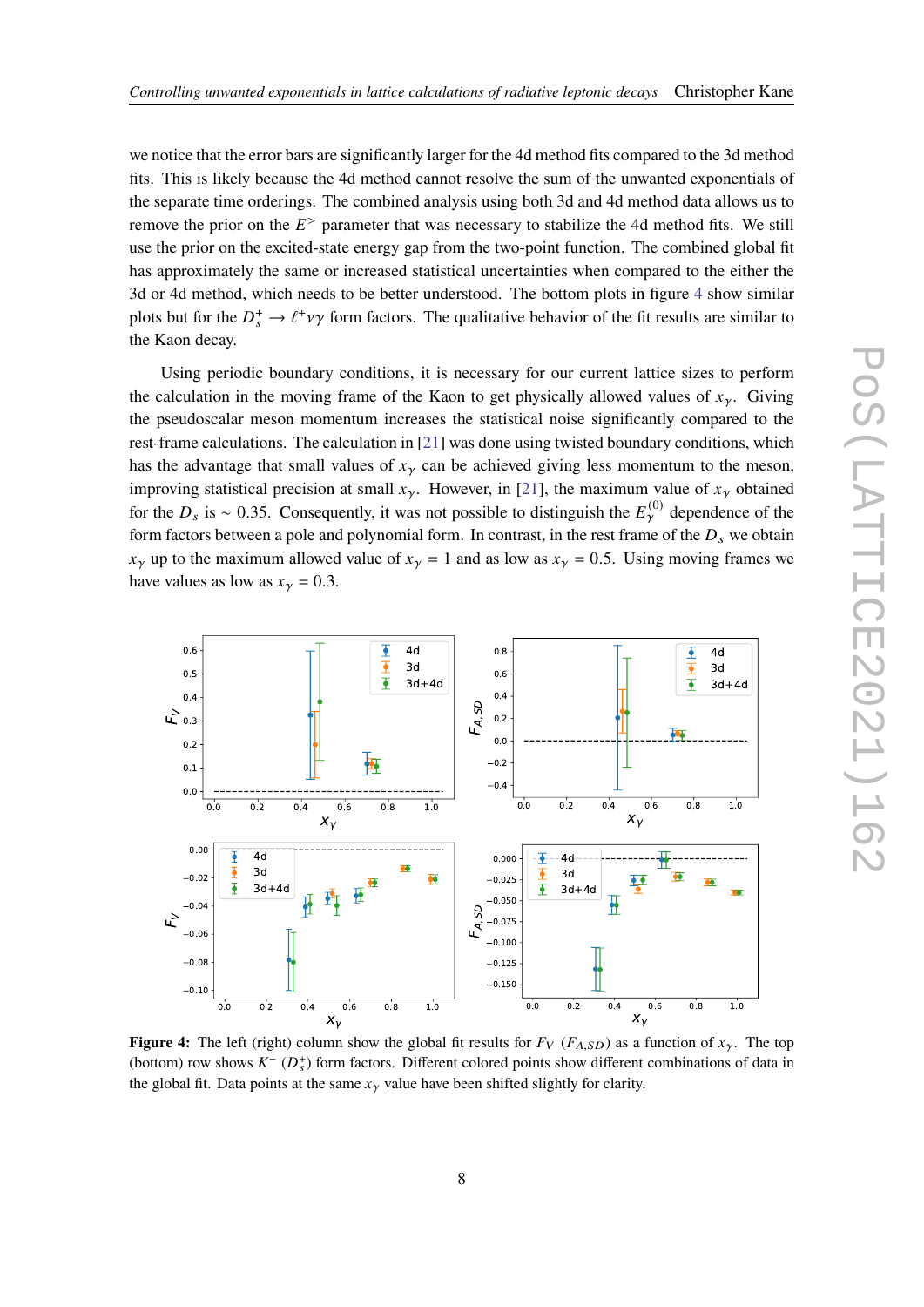#### **8. Conclusion and future plans**

We have found that for certain values of  $x_{\gamma}$ , the fit results for the form factors do not plateau as we increase the integration range, and more complicated fits must be performed to remove the unwanted exponentials from intermediate states. We have calculated  $I_{\mu\nu}(t_H, T)$  using a 3d and 4d sequential propagator, and compared analysis methods using only 3d data, only 4d data, and a combination of the two. Our comparison shows that the 3d method results in the smallest statistical uncertainties. However, because we only have 3 value of  $t_H$ , it is difficult to demonstrate stability in the  $t_H$  fit ranges.

Moving forward, we will calculate the different time orderings of  $I_{\mu\nu}(t_H, T)$  separately using the 4d method, which is expected to reduce the statistical uncertainty from the 4d method fits. Additionally, we will perform calculations using twisted boundary conditions to reach smaller  $E_{\gamma}^{(0)}$ while giving less overall momentum to the meson. This is particularly important for the Kaon decay. Once the optimal analysis method has been worked out, we plan to perform calculations on a variety of ensembles and perform continuum and physical-pion-mass extrapolations for the  $K^$ and  $D_s^+$  decays.

#### **Acknowledgements:**

We thank the RBC and UKQCD Collaborations for providing the gauge-field configurations. C.K. is supported by the DOE Computational Science Graduate Fellowship under award number DE-SC0020347. C.L. is supported in part by US DOE Contract DESC0012704(BNL). S.M. is supported by the U.S Department of Energy, Office of Science, Office of High Energy Physics under Award Number DE-SC0009913. A.S is supported in part by the U.S. DOE contract #DE-SC0012704. We performed calculations using the QLUA software. We acknowledge NSF XSEDE, DOE Office of Science, and PRACE for awarding us access to TACC, NERSC, and GCS@LRZ, respectively.

### **References**

- <span id="page-8-0"></span>[1] M. Beneke, G. Buchalla, M. Neubert, and C. T. Sachrajda, "QCD factorization for  $B \to \pi \pi$ decays: Strong phases and CP violation in the heavy quark limit," [Phys. Rev. Lett.](http://dx.doi.org/10.1103/PhysRevLett.83.1914) **83** (1999) [1914–1917,](http://dx.doi.org/10.1103/PhysRevLett.83.1914) [arXiv:hep-ph/9905312](http://arxiv.org/abs/hep-ph/9905312).
- [2] G. P. Korchemsky, D. Pirjol, and T.-M. Yan, "Radiative leptonic decays of B mesons in QCD," Phys. Rev. D **61** [\(2000\) 114510,](http://dx.doi.org/10.1103/PhysRevD.61.114510) [arXiv:hep-ph/9911427](http://arxiv.org/abs/hep-ph/9911427).
- [3] S. Descotes-Genon and C. T. Sachrajda, "Factorization, the light cone distribution amplitude of the B meson and the radiative decay  $B \to \gamma \ell \nu_{\ell}$ ," Nucl. Phys. B **650** [\(2003\) 356–390,](http://dx.doi.org/10.1016/S0550-3213(02)01066-0) [arXiv:hep-ph/0209216](http://arxiv.org/abs/hep-ph/0209216).
- [4] E. Lunghi, D. Pirjol, and D. Wyler, "Factorization in leptonic radiative  $B \rightarrow \gamma e \nu$  decays," Nucl. Phys. B **649** [\(2003\) 349–364,](http://dx.doi.org/10.1016/S0550-3213(02)01032-5) [arXiv:hep-ph/0210091](http://arxiv.org/abs/hep-ph/0210091).
- [5] V. M. Braun and A. Khodiamirian, "Soft contribution to  $B \to \gamma \ell \gamma_{\ell}$  and the B-meson distribution amplitude," Phys. Lett. B **718** [\(2013\) 1014–1019,](http://dx.doi.org/10.1016/j.physletb.2012.11.047) [arXiv:1210.4453](http://arxiv.org/abs/1210.4453) [\[hep-ph\]](http://arxiv.org/abs/1210.4453).
- [6] Y.-M. Wang and Y.-L. Shen, "Subleading-power corrections to the radiative leptonic  $B \to \gamma \ell \nu$  decay in QCD," JHEP **05** [\(2018\) 184,](http://dx.doi.org/10.1007/JHEP05(2018)184) [arXiv:1803.06667 \[hep-ph\]](http://arxiv.org/abs/1803.06667).